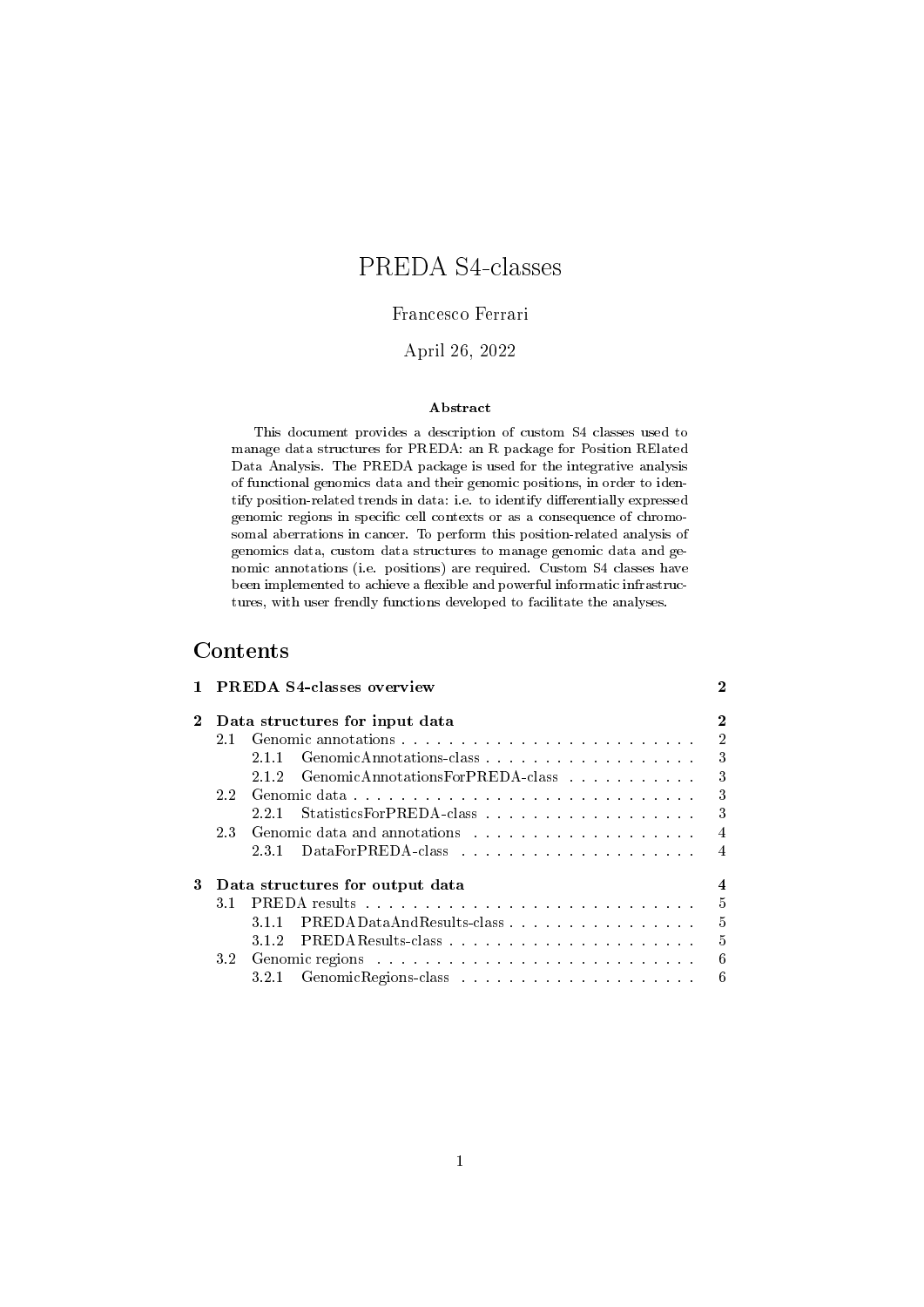# 1 PREDA S4-classes overview

The PREDA package is used for Position RElated Data Analysis in functional genomics studies. For example PREDA can be used to identify differentially expressed genomic regions, as a consequence of chromosomal aberrations in cancer cells. Or to identify genomic regions with specific characteristics, such as altered copy number values.

The algorithm implemented in the PREDA package consists of three main steps:

- 1. adoption of a statistic for each gene (or other genomic feature under investigation);
- 2. smoothing of the statistic along the chromosomal position of the corresponding genes using non linear regression methods;
- 3. application of permutations to identify chromosomal regions with significant positive or negative peaks of the selected smoothed statistic, with corrections for multiple tests.

Custom S4-classes were defined to manage input and output data of PREDA analyses. Each of the custom S4-classes used for input and output data are actually defined as extensions of each other: so as to maximize the methods inheritance between objects of different classes (fig. 1, fig. 3 and fig. 2).

# 2 Data structures for input data

The basic input for position related analysis of genomic data is constituted by data structures that can manage genomic data and structures to manage genomic annotations, i.e. the association between each point of data and its mapping on the genome. In particular statistics computed on genomics data are used as input data: such as statistics accounting for differential expression, if the analysis aims at identifying differentially expressed genomic regions. These statistics computed on the genomic data under investigation are managed with the S4-class StatisticsForPREDA. Then, the genomic annotations required for the analyses are basically the positions associated to each data point that are managed in the PREDA package using S4-classes GenomicAnnotations and GenomicAnnotationsForPREDA (see the following sections for details). Finally the S4-class DataForPREDA results from merging data and annotations from the other classes.

#### 2.1 Genomic annotations

The essential genomic annotation required to analyze the relationship between genomic data and positions is the actual chromosomal position associated to each genomic feature under investigation. For example if the analyzed data are gene expression profiles, then the essential genomic annotations are the genomic coordinates of each gene, in term of chromosome, strand, start and end position of each gene locus.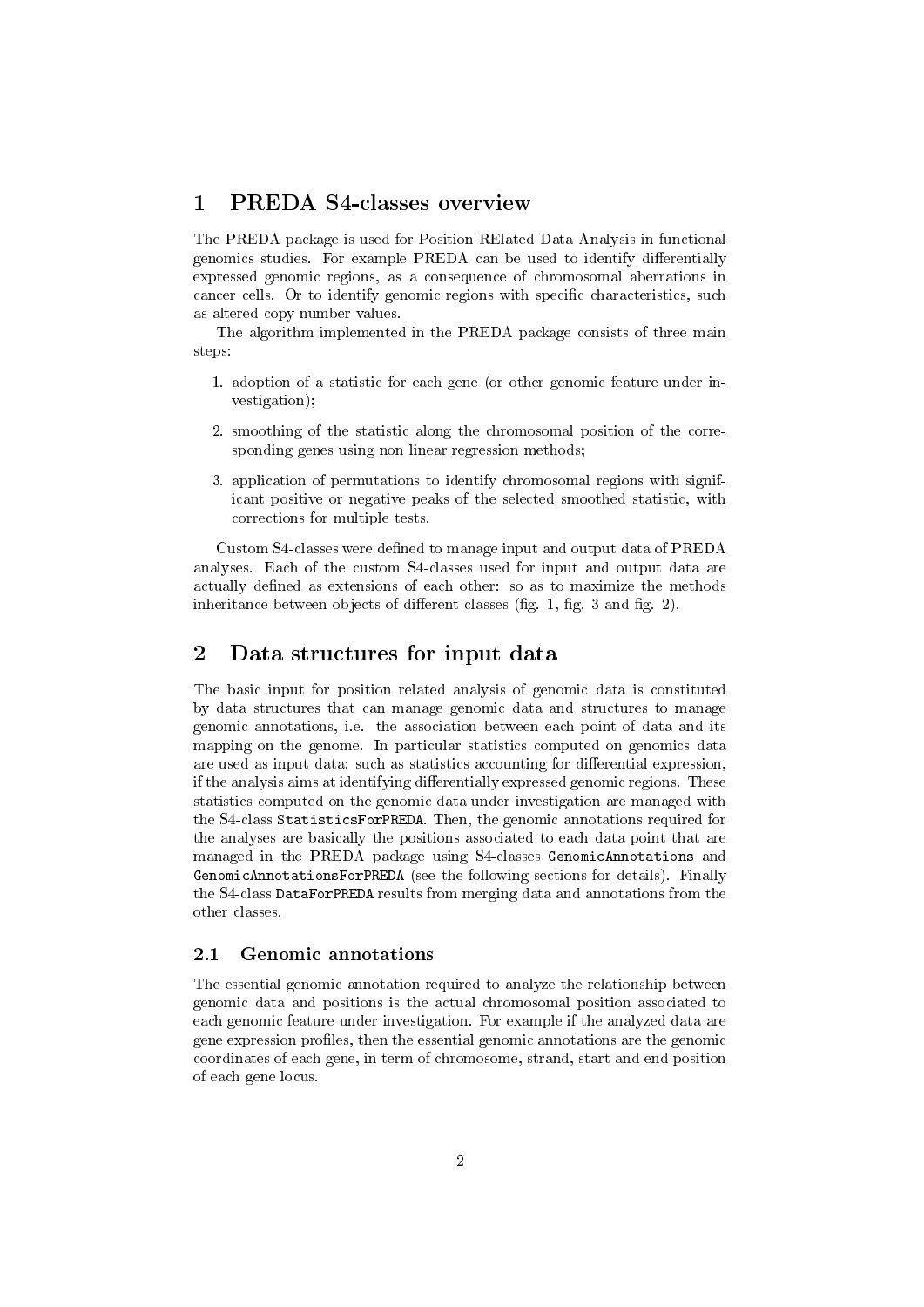#### 2.1.1 GenomicAnnotations-class

The main slots of GenomicAnnotations S4-class objects are the slots containing genomic coordinates: chromosome, strand, start and end slots, holding the position of each genomic feature. Each element must be identified by a unique id contained in the ids slot. This ids will be used to match annotations and genomic data. For example in the analysis of gene expression data, the ids will usually be the probe identifiers, whereas genomic coordinates will be the genomic positions of each gene locus. See also the class manual page within the PREDA package for further details about each slot.

#### 2.1.2 GenomicAnnotationsForPREDA-class

The GenomicAnnotations S4-class provides an R representation of genomics annotations with a biological meaning: the start and end positions identify he chromosomal localization of each gene locus (or other genomic feature) under investigation. Moreover these annotation are familiar concepts commonly handled by molecular biologists to describe genomic data annotations. However, smoothing analysis, that is the core of PREDA analysis procedure, requires a unique position associated to each data point. For this reason, genomic annotations must be enriched by specifying which exact position should be associated to each gene when performing the smoothing analysis. For this purpose, the GenomicAnnotationsForPREDA S4-class extends the GenomicAnnotations class with just one additional slot: the position slot, holding the reference position that will be used for smoothing (fig. 1). Tipical choices for the reference position include i) the median position between start and end coordinates of each gene; ii) the start coordinate of each gene; iii) the end coordinate of each gene; iv) alternative choice of the start coordinate if the gene is on positive strand or of the end coordinate if the gene is on the reverse strand. The user can chose the reference positions according with the data under investigation and analysis purpose. Specific functions in the PREDA package facilitate the user in generating reference positions from genomic annotations.

### 2.2 Genomic data

Genomics data coming from high throughput technologies (microarray or sequencing based technologies) are usually associated to their genomic annotations using a set of unique identifiers (ids). This is the same approach adopted in PREDA: objects holding genomics annotations contain an ids slot and objects containing genomic data have an ids slot as well that is used to match data and annotations.

#### 2.2.1 StatisticsForPREDA-class

Usually genomics data (such as gene expression data) are not used as is, whereas different statistics are computed on data in order to address distinct problems. For example, if the analysis is focused on differential gene expression, then proper statistical scores are computed to identify dierentially expressed genes. Similarly, for PREDA analysis, different statistical scores can be computed on raw genomic data, depending on the purpose of the study, and used as input statistics for position related analysis. The statistical score computed on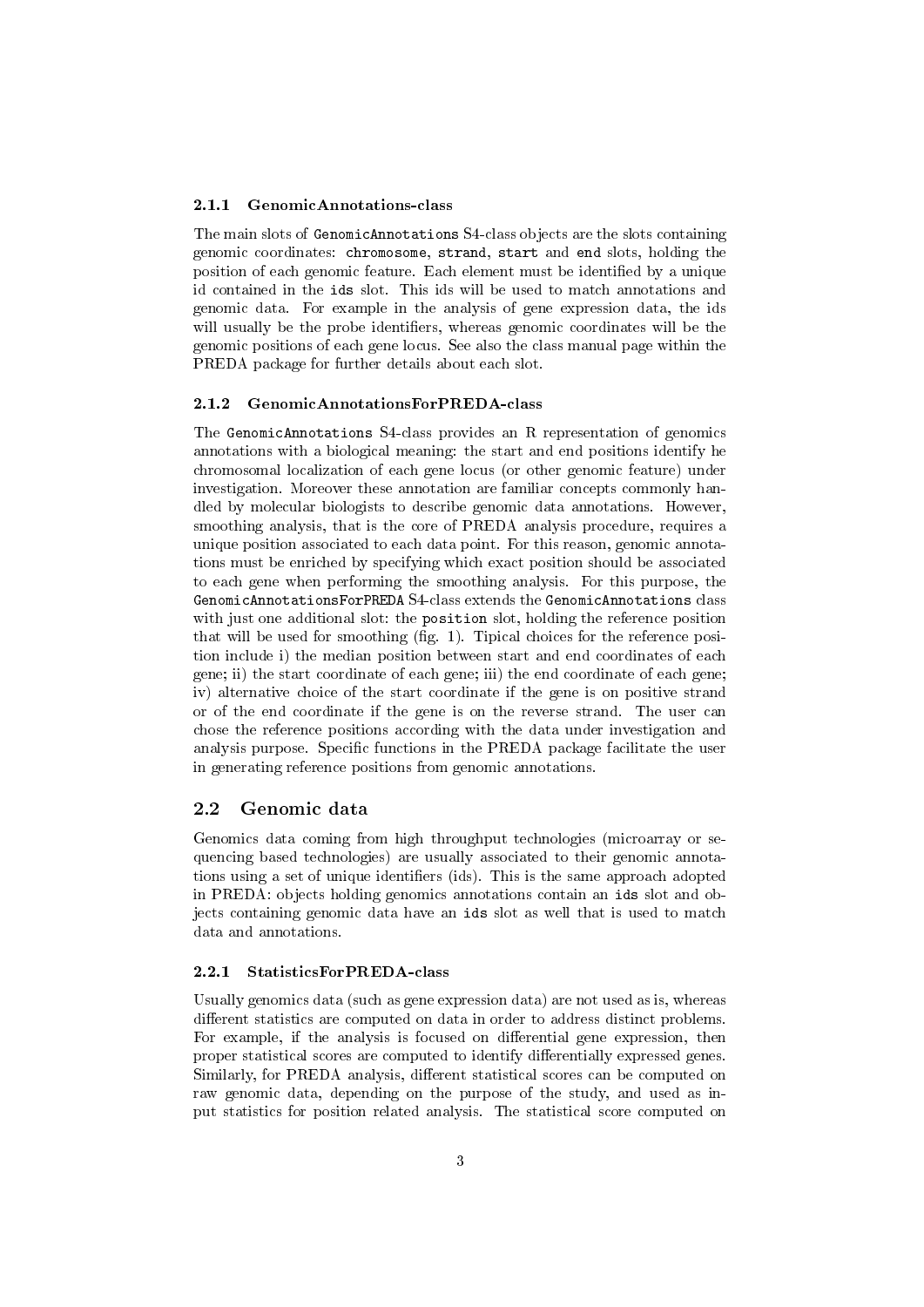each gene (or other genomic feature) under investigation is stored and managed with StatisticsForPREDA objects. These objects basically includes the genomic data (statistic slot) and the ids associated to each element (fig. 1). For example, if the analysis aims at identifying differentially expressed genomic regions, the t statistic can be computed for each gene and included in a StatisticsForPREDA object. This class can also store and manage multiple statistics, e.g. associated to multiple samples under investigation, because the statistic slot contains actually a matrix object. See also the class manual page within the PREDA package for further details about each slot.

### 2.3 Genomic data and annotations

A custom class to manage all of the input data required for PREDA analysis, i.e. genomic annotations and genomic data, has been defined as well to achieve a more user friendly procedure.

### 2.3.1 DataForPREDA-class

The DataForPREDA S4-class is actually defined as an exact extension of the classes GenomicAnnotationsForPREDA and StatisticsForPREDA: therefore this class includes all of the slots from the parent classes without any additional slot  $(fig. 1)$ . The PREDA pacakge includes user friendly functions allowing to easily merge genomic annotations and data into a DataForPREDA object, implementing as well the filtering of unmatched elements (ids).



Figure 1: PREDA: S4-classes for input data. Classes are designed as extensions of each other to maximize methods inheritance. Classes extending other classes are represented as concentric squares.

## 3 Data structures for output data

The fundamental output of the analysis is basically a set of genomic regions with significant modifications in the genomics data under investigation (used as input statistics). This results can be managed as an object of class GenomicRegions.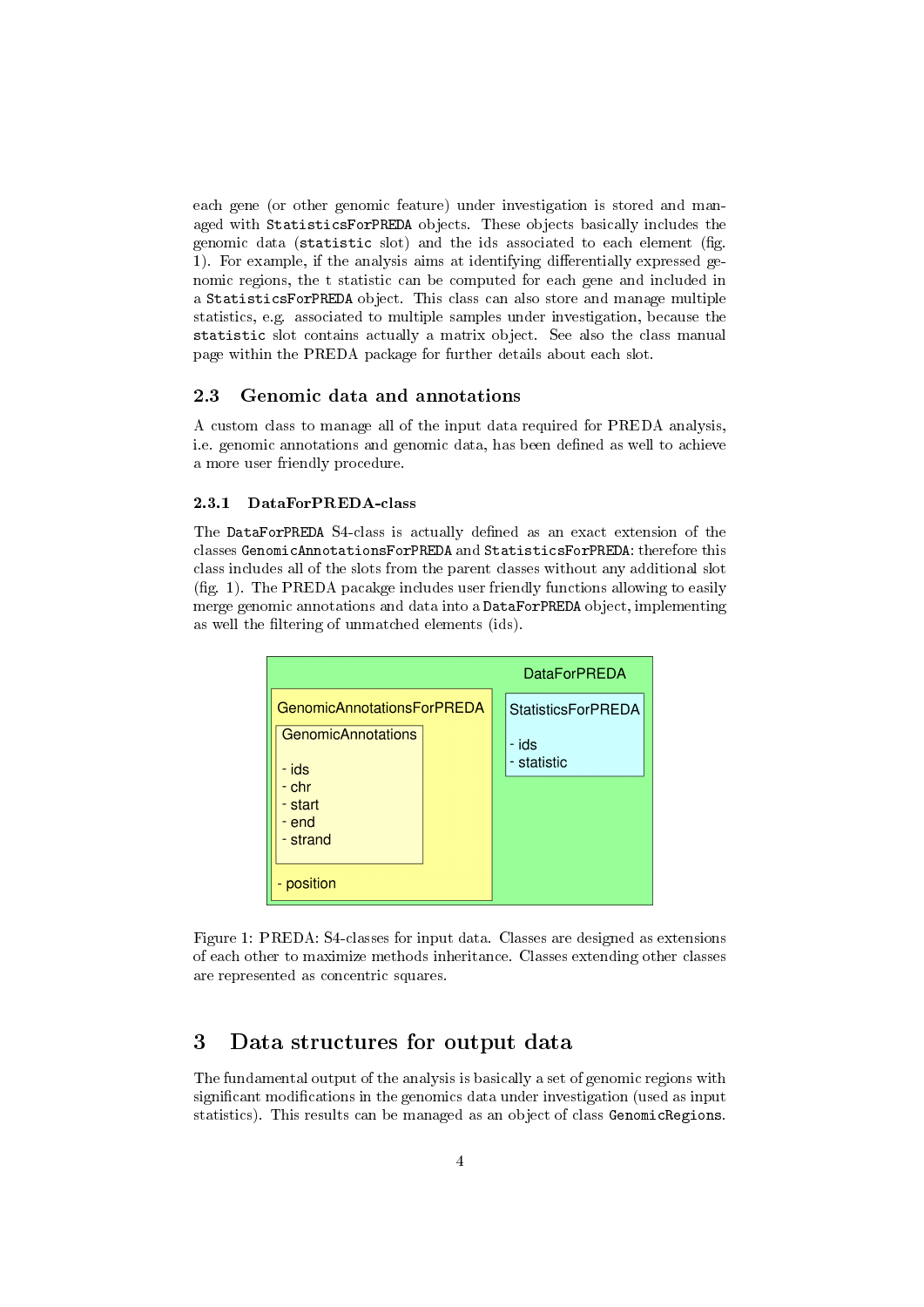Moreover, other S4-classes named PREDAResults and PREDADataAndResults are available to manage the complete set of statistics and scores that are computed during PREDA analysis.

### 3.1 PREDA results

The DataForPREDA objects, conveniently store all of the input data for PREDA analysis. Similarly PREDADataAndResults or PREDAResults can store all of the output data from PREDA: i.e. the output of PREDA\_main() function, that performs the core of the analysis.

#### 3.1.1 PREDADataAndResults-class

The PREDADataAndResults S4-class is an extension of DataForPREDA: therefore it includes all of the slots holding input data (both genomic data and annotations), along with the complete set of statistics computed during PREDA analysis (fig. 2). The basic output of PREDA is constituted by the smoothing results of input statistic, the p-values and the adjusted p-values (q-values) associated for each genomic position. These output statistics are stored in the slots smoothStatistic, pvalue and qvalue, respectively. This objects can actually hold results concerning multiple samples (multiple RPEDA analyses) because these slots contain actually matrix objects, similarly to the statistic slot in input data objects. See also the class manual page within the PREDA package for further details about each slot.



Figure 2: PREDA: S4-classes for input and output data. Classes are designed as extensions of each other to maximize methods inheritance. Classes extending other classes are represented as concentric squares.

### 3.1.2 PREDAResults-class

For some applications, the input statistic is not included in the output data because the PREDA statistics (smoothStatistic, pvalue and qvalue) are estimated at a set of genomic positions that is different from the input set of